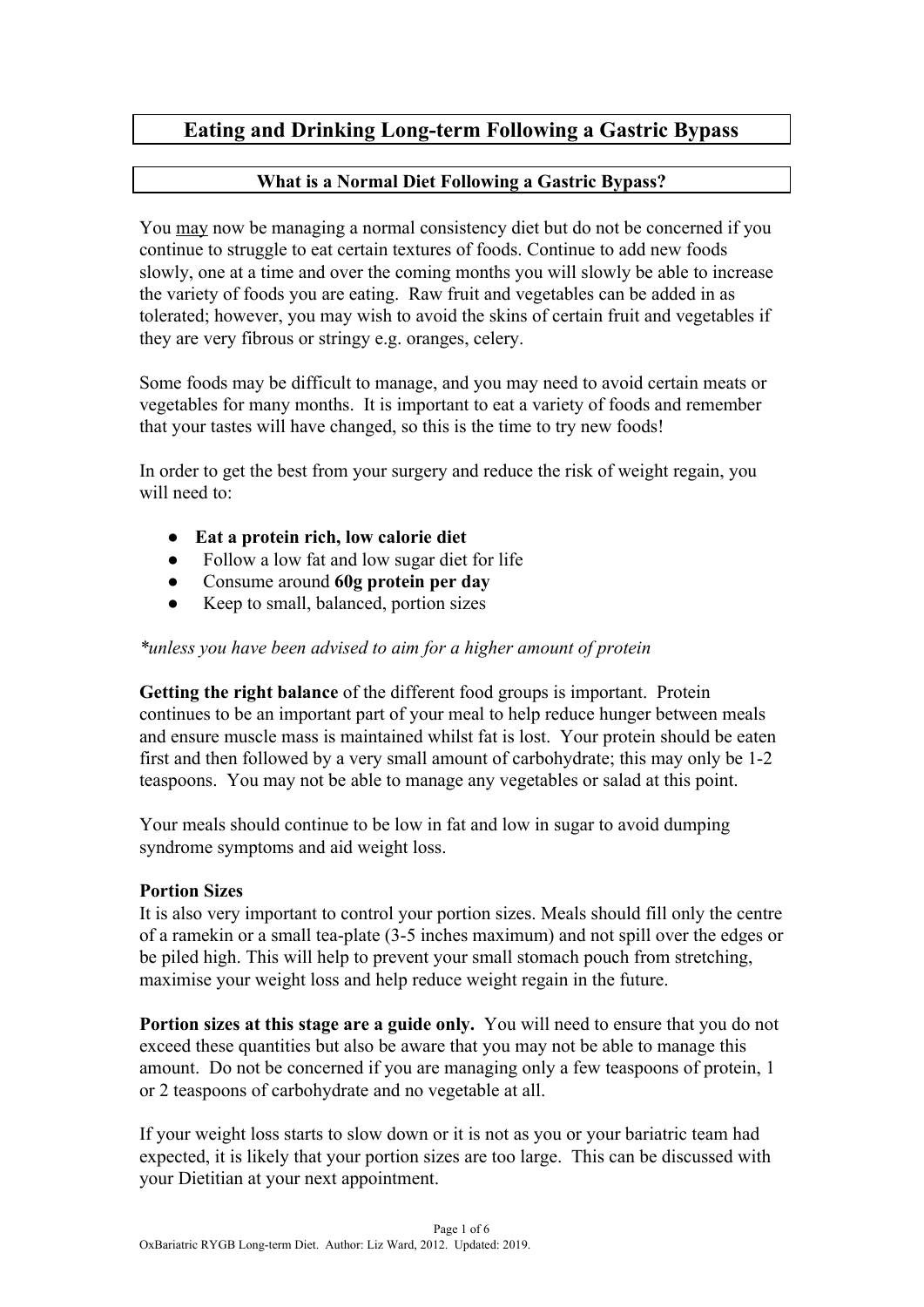#### **You will need to remember to:**

- Chew food well and take your time with meals, although you should no longer need to puree or mash foods. Foods should be tender and chewed well)
- Incorporate regular activity into your day
- Sit down for all meals and snacks
- Put utensils down between bites
- Cut food into small pieces
- Avoid eating whilst driving
- Remove distractions whilst eating, e.g. television viewing
- Remember to taste the food and enjoy what you are eating!

#### **Problems following eating and drinking:**

If you do feel uncomfortable or nauseas after eating, think back and identify if you:

- have eaten too fast or not chewed your food well enough
- have eaten too much
- have not given yourself enough time to eat your meal
- have eaten the correct texture food was it chewable?

If you vomit or feel sick at this stage, it is generally not normal, and you should be able to identify why this has happened.

Keeping a food diary can be very useful to help you identify the reason for your difficulties. It may be that you keep it for your own records or ask your Dietitian to take a look and give you advice.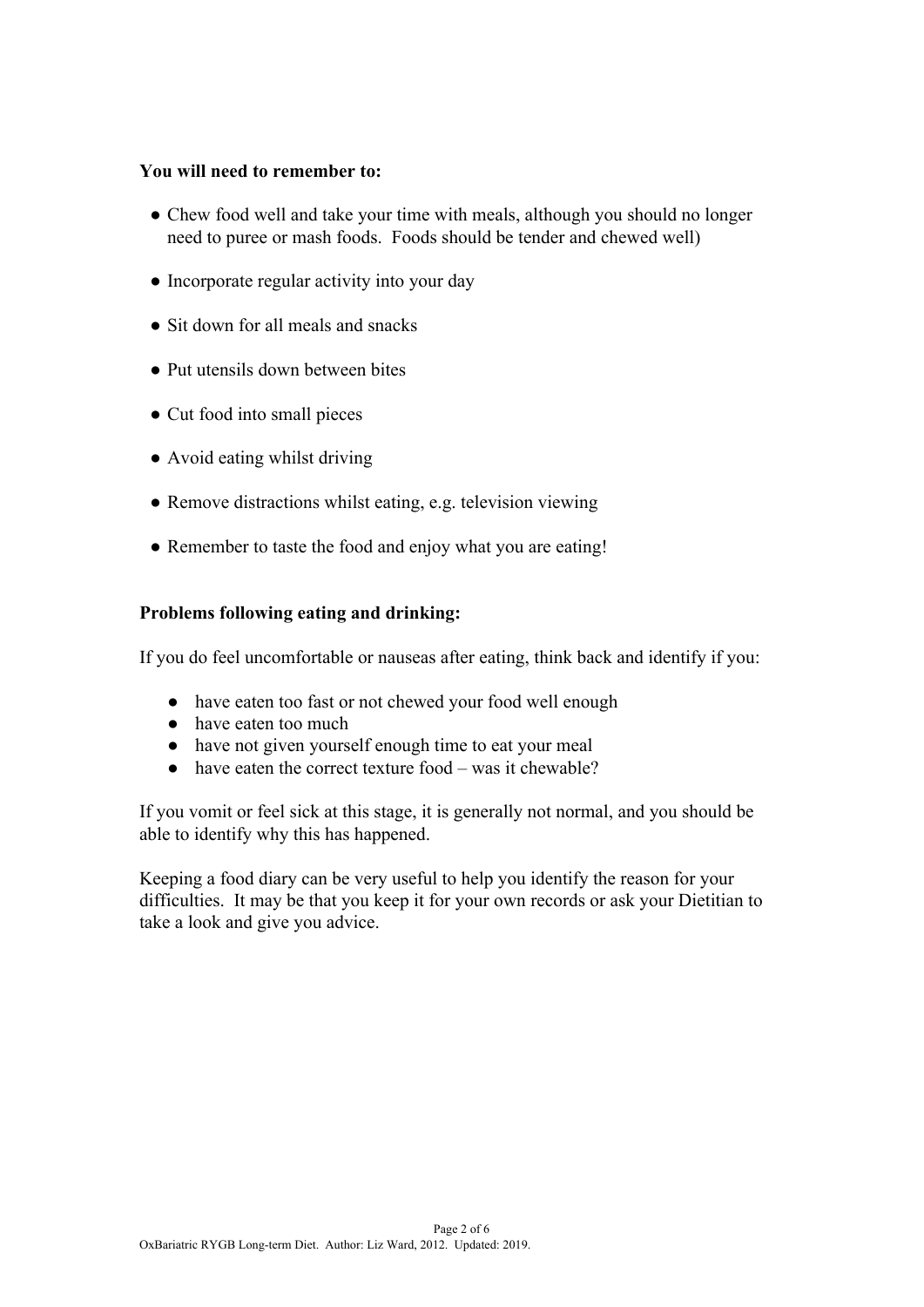# **Top Tips for eating a healthy diet following a gastric bypass**

There are five main food groups that you will need to remember when eating after your bypass surgery. The best source of vitamins and minerals is from a healthy diet so you will need to ensure that your diet includes a mix of each food group.

## **Protein foods:**

- Protein foods such as lean meat, fish, low-fat cheese, eggs, beans, peas or lentils should be included at each meal. Aim to include 2-3 varied portions of these foods per day.
- Milk and dairy foods also provide protein and are also a good source of calcium to maintain healthy bones. Low fat cheese or cottage cheese, skimmed or semi skimmed milk and low fat and low sugar yoghurts or milk puddings made with skimmed or semi skimmed milk are a good way of adding protein at main meals or between meals if you are struggling with your protein intake. Three portions of dairy foods per day should ensure you are getting enough calcium from your diet.
- Protein can be boosted at breakfast time by having a small poached/scrambled egg on a small piece of wholemeal or granary toast.

## **Carbohydrate foods:**

- Carbohydrate foods such as bread, rice, pasta, potatoes and cereals may be difficult for some to digest following surgery. Soft white doughy bread should be replaced with wholemeal or granary bread or crisp breads or low-fat crackers. Toast may be better tolerated than bread. Aim for 1 small portion of carbohydrate at most meals to ensure your blood sugar levels are controlled and you have enough energy to increase your everyday activity levels and incorporate more exercise.
- Carbohydrate foods can also be a good source of fibre if you choose wholemeal or wholegrain varieties of bread, pasta, rice etc.

## **Fruit and Vegetables:**

● Aim to consume 4-5 portions of fruit and vegetables per day. Tinned fruit in juice, a small banana or a portion of small fresh fruit will also count. Vegetables will need to be non-starchy (potato does not count towards your vegetable intake).

## **Fat and Sugary foods:**

● Use a small amount of olive or rapeseed oil for cooking and replace puddings with low fat of fat free, low sugar yoghurts. You will need to avoid calorie rich foods such as chocolate, sweets, ice cream, crisps, pastries etc which will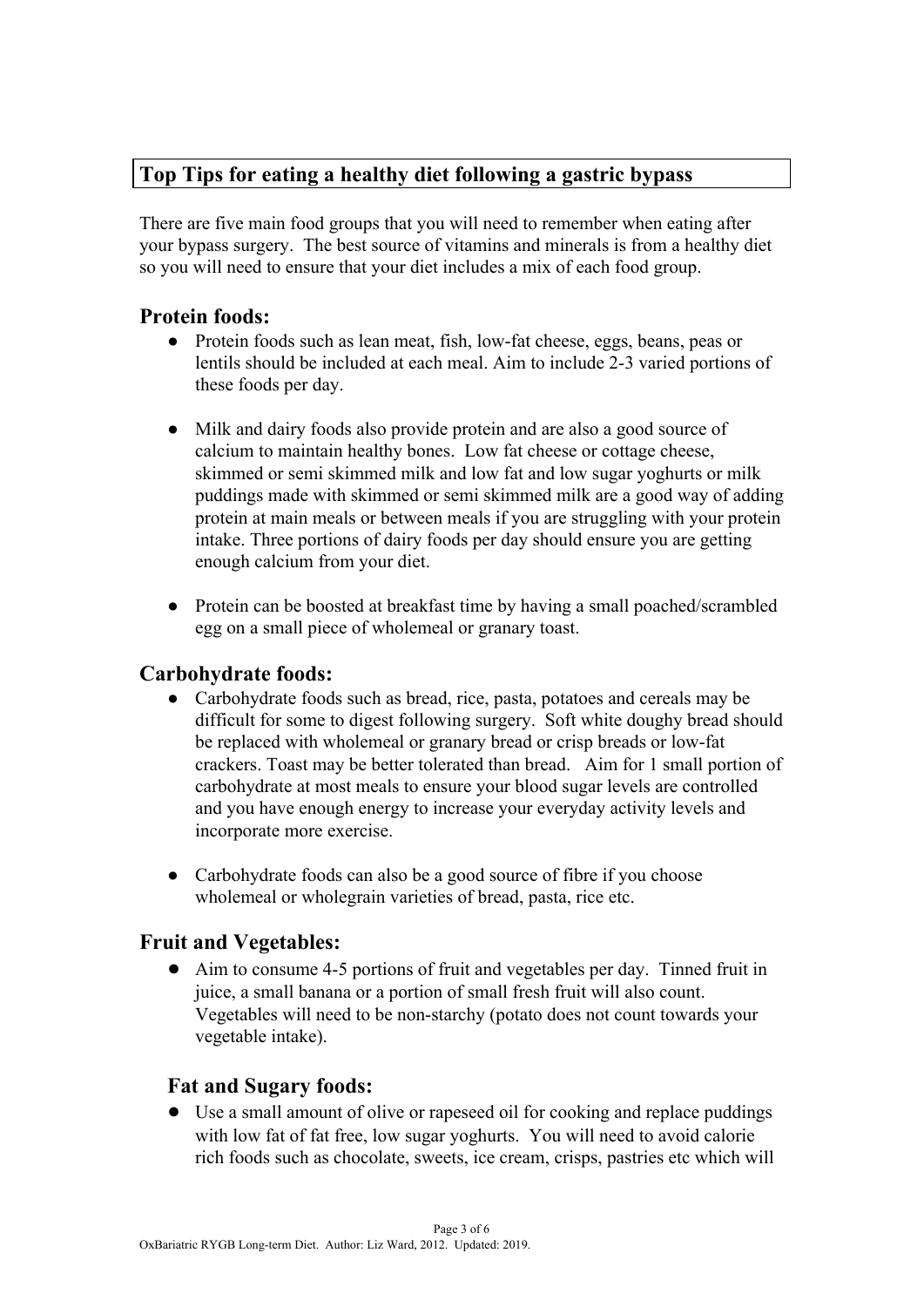cause dumping. These foods will not provide any valuable nutritional value so should be avoided.

● Try to minimise the use of spreads and opt for a low-fat spread and minimise use of salad dressings (using only low calorie versions).

## **Dumping Syndrome**

Dumping Syndrome is the rapid emptying of food from your newly formed stomach pouch into the lower end of your small intestine (bowel). The small intestine fills with this partially undigested food which acts like a sponge to draw fluid into the gut and causes symptoms of dumping.

There are 2 types of dumping syndrome:

- "Early" dumping begins during or right after a meal. Symptoms of early dumping include nausea, vomiting, bloating, cramping, diarrhoea, dizziness and fatigue.
- "Late" dumping happens 1 to 3 hours after eating. Symptoms of late dumping include weakness, sweating, and dizziness.

Dumping syndrome is largely avoidable or manageable by avoiding certain foods (e.g. chocolate, biscuits, cakes, sweets, desserts, high sugar drinks) or changing eating habits and behaviours. Oily or greasy foods can also cause dumping so take care when eating out.

How to avoid/reduce symptoms:

- Avoid sugary and high fat foods
- Eat smaller meals
- Take your time with eating and chew food well
- Eat balanced meals with a protein, carbohydrate and vegetable source

Some people will be more prone to dumping than others. If dumping is a problem and there is not an obvious cause (i.e. high fat, high sugar or large food volumes) it is recommended that you keep a detailed food and symptom diary to help identify which foods are more likely to cause symptoms. You can discuss further with your Dietitian.

Foods that are higher in fibre (and less refined or processed) will take longer to breakdown and are therefore less likely to cause dumping. For example, some people may tolerate mashed potato, but others may experience dumping symptoms and only tolerate new potatoes with a fibrous skin.

Dumping syndrome can be difficult to understand and has many causes and symptoms. If you have experienced any of these symptoms, please ask to discuss your symptoms further with your Dietitian. It will be recommended that you keep a food and symptom diary for several days in advance of any discussion.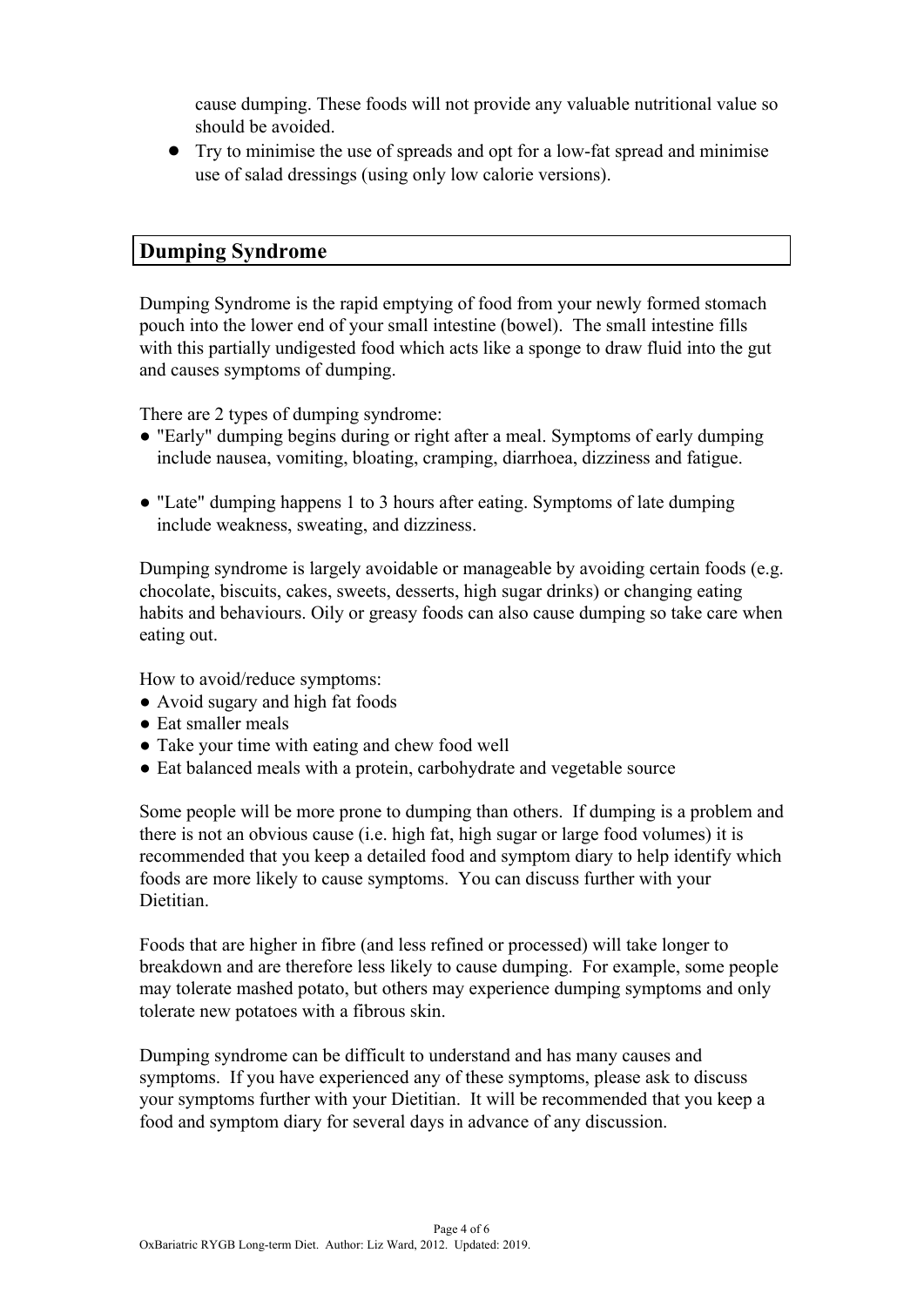# **Multivitamin and Minerals after a Gastric Bypass**

The best source of vitamin and minerals is via your diet so it is important that you do follow a healthy, balanced diet in the long-term following your surgery. However, following your gastric bypass your food intake will greatly reduce, limiting your ability to take in enough vitamins and minerals from food. For example, it will be difficult to eat enough dairy foods so you will need to take a calcium and vitamin D supplement for life. Your Dietitian will be able to advise you on a suitable calcium and vitamin D supplement and this can be prescribed by your GP. You will also no longer be able to absorb all of the vitamins and minerals needed from food so will be reliant lifelong upon vitamin and mineral supplements to keep your levels balanced.

Absorption of a number of B vitamins will be affected by the gastric bypass surgery. You will need a regular vitamin B12 injection (every 3 months) and may also need to take an iron supplement. Your blood vitamin and mineral levels will be checked at regular intervals and your Dietitian will advise you on the correct supplements.

**Following gastric bypass surgery, it is essential that you take the vitamin and mineral supplements recommended to you by your Dietitian and/or bariatric team.**

## **Summary of Vitamin and Mineral Supplements Required Following Gastric Bypass Surgery:**

- Calcium and Vitamin D chewable tablets daily
- Multivitamin and Mineral tablet daily
- Vitamin B12 injection every 3 months
- Iron tablet daily (not always needed)
- Folate tablet daily (occasionally needed)

Suitable multivitamin and mineral supplements are Sanatogen Gold A-Z, Centrum Complete, Forceval (via GP) or an own brand complete multivitamin and mineral.

#### **Multivitamin and mineral for use during the fluid, pureed and soft diet stages:**

During the first few months following your surgery you are unlikely to be able to swallow/tolerate the large multivitamin and mineral tablet. You will need to purchase a soluble or chewable alternative.